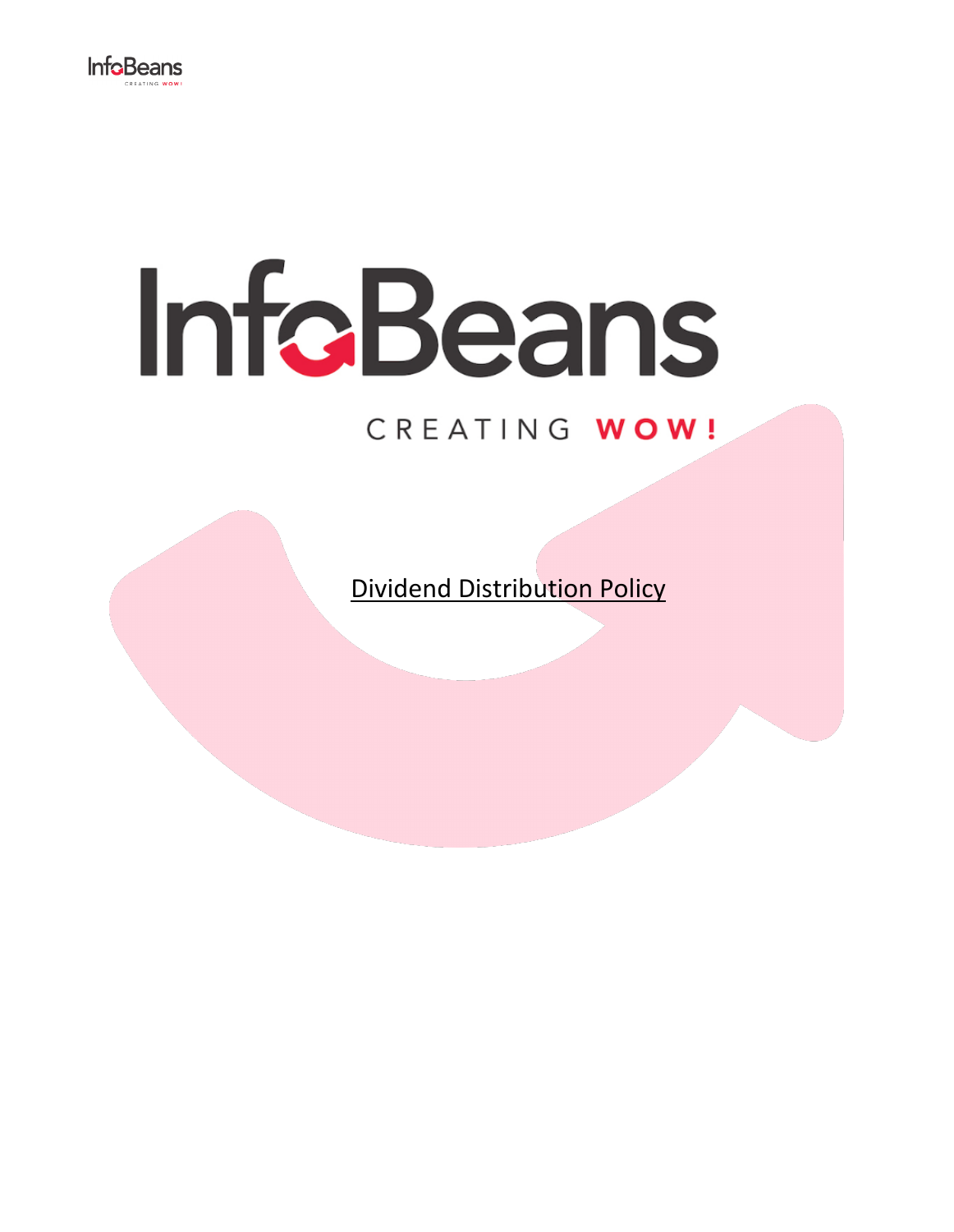

#### **1. Background and Applicability**

In accordance with the provisions of the SEBI (Listing Obligations & Disclosure Requirements) (Second Amendment) Regulations, 2015, introducing a new Regulation 43A which requires the top five hundred listed entities based on market capitalization (calculated as on March 31 of every financial year) shall formulate a dividend distribution policy which shall be disclosed in their annual reports and on their websites.

Companies other than top five hundred listed entities based on market capitalization may disclose their dividend distribution policies on a voluntary basis to formulate a dividend distribution policy which shall be disclosed in their annual reports and on their websites.

InfoBeans Technologies Limited ("the Company") other than top five hundred listed entities may disclose their dividend distribution policy on a voluntary basis to formulate a dividend distribution policy ("the Policy").

The Board of Directors ("Board") of the Company has considered and approved this Dividend Distribution Policy in its meeting held on 03<sup>rd</sup> May, 2018 to comply with these requirements. The Policy will be applicable from the Company's Financial Year 2019-20.

The Company currently has only one class of shares, viz. equity, for which this policy applicable. The policy is subject to review if and when the Company issues different classes of shares.

# **2. Dividend distribution philosophy**

The Company is deeply committed to driving superior value creation for all its Shareholders. The focus will continue to be on sustainable returns, through an appropriate capital strategy for both medium term and longer term value creation. Accordingly, the Board would continue to adopt a progressive and dynamic dividend policy, ensuring immediate as well as long term needs of the business.

#### **3. Dividend**

"Dividend" shall mean Dividend as defined under the Companies Act, 2013 or SEBI (Listing Obligations and Disclosure Requirements) Regulations, 2015 ("Regulations") together with circulars issued thereunder, including any statutory modifications or reenactments thereof for the time being in force.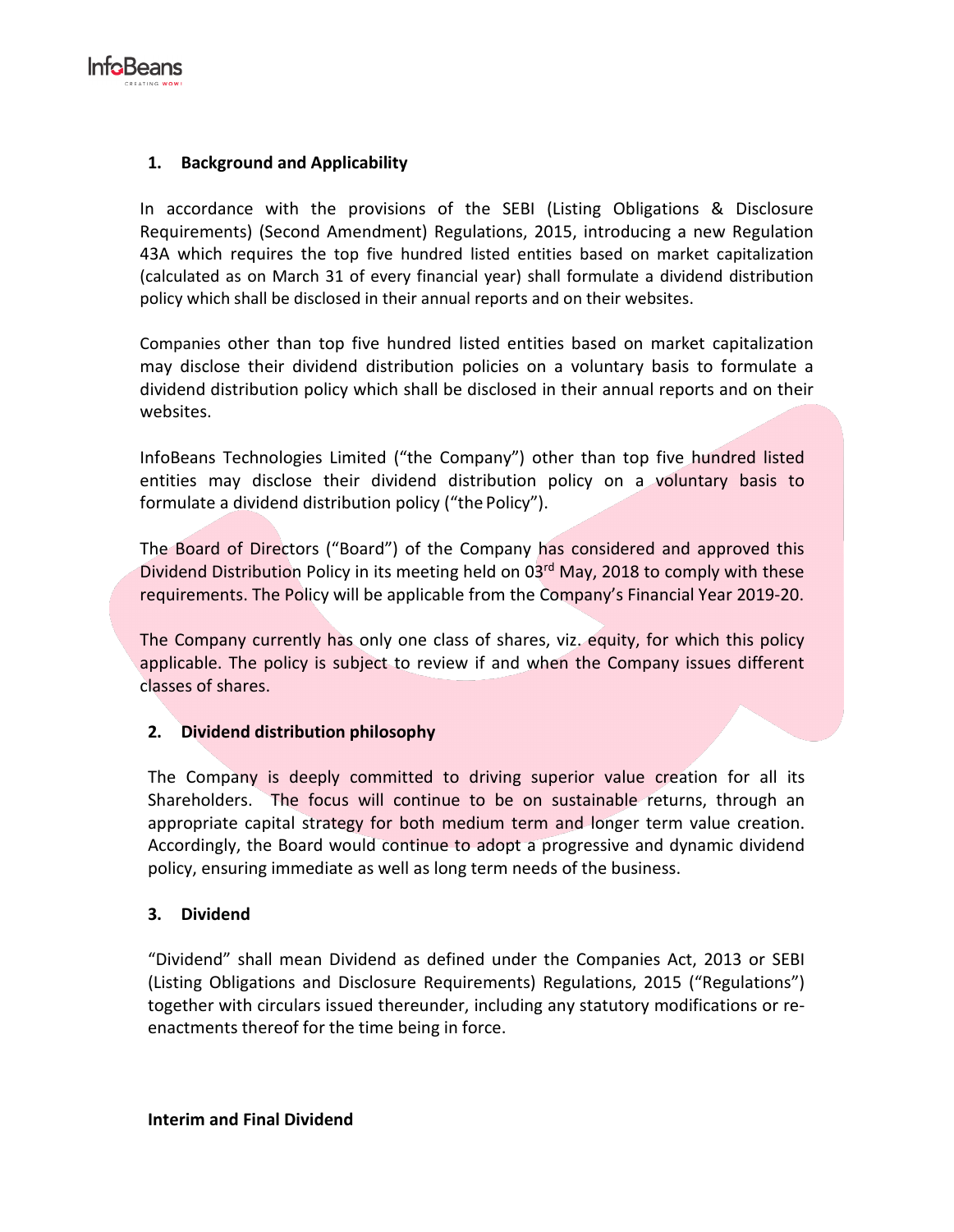

The Board may declare one or more Interim Dividends during the year. Additionally, the Board may recommend Final Dividend for the approval of the shareholders at the Annual General Meeting. The date of the Board meeting in which the Dividend proposal will be considered, will be provided to the stock exchanges, as required by Listing Regulations.

# **4. Policy**

- 4.1 The Company believes in rewarding its shareholders as and when the funds are available for distribution as dividend and generally strive to declare Dividend and to recommend the same to the Members at the Annual General Meeting of the Company.
- 4.2 The Company envisions dividend frequency every 2-3 years, it can be more frequent if excess cash position enable.
- 4.3 The Company aims to target long term dividend yield consistent with peer average.
- 4.4 The Company aims to target long term dividend payout ratio after considering the needs of business reinvestment.

## **5. Circumstances under which shareholders can expect Dividend**

The Board will assess the Company's financial requirements, including present and future, organic and inorganic growth opportunities and other relevant external and internal factors and declare Dividend in any financial year.

The Dividend for any financial year shall normally be paid out of the Company profits for that year. This will be arrived at after providing for depreciation in accordance with the provisions of the Companies Act, 2013. If circumstances require, the Board may also declare dividend out of accumulated profits of any previous financial year(s) in accordance with the provisions of the Act and Regulations, as applicable.

## **6. Financial parameters and other internal and external factors which would be considered for declaration of Dividend:**

- $\triangleright$  Distributable surplus available as per the Act and Regulations;
- $\triangleright$  The Company's liquidity position and future cash flow needs;
- $\triangleright$  Track record of Dividends distributed by the Company;
- $\triangleright$  Payout ratios of comparable companies;
- $\triangleright$  Prevailing Taxation Policy or any amendments expected thereof, with respect to Dividend distribution;
- $\triangleright$  Capital expenditure requirements considering the expansion and acquisition opportunities;
- $\triangleright$  Cost and availability of alternative sources of financing;
- $\triangleright$  Stipulations/ Covenants of loan agreements;